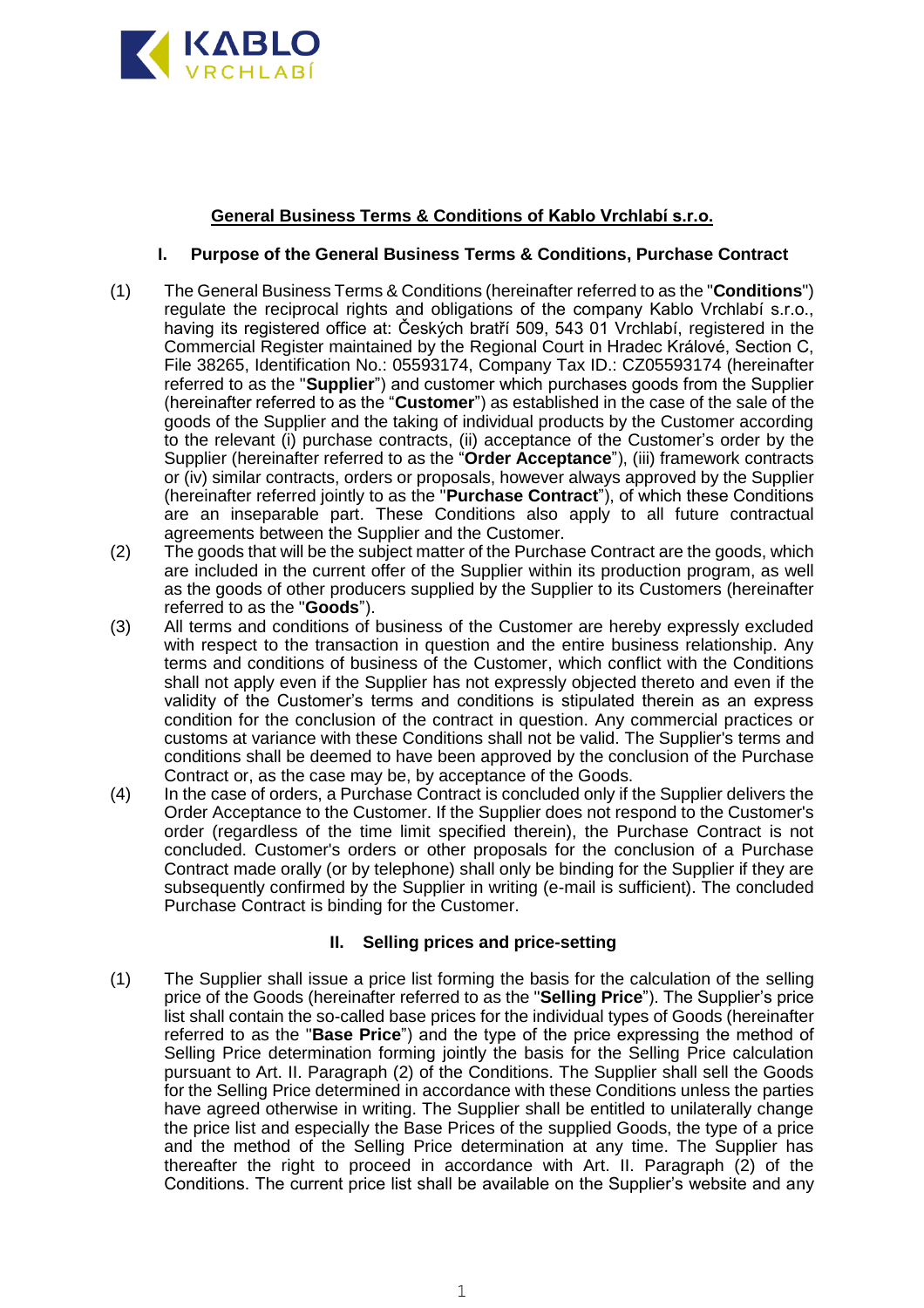

change therein shall be published no less than 14 days prior to the effective date of such change; the Customer shall either (i) accept the change in the price list by paying the price or its respective part or (ii) be entitled to make comments on such change within 3 days from receiving the Order Acceptance (see Art. II. Paragraph (3)).

(2) There are two methods how the Supplier determinates the Selling Price of the Goods:

- (a) The Selling Price defined in the Supplier's price list for certain Goods as the "price type - P" shall equal the Base Price stated in the Supplier's current price list for such Goods reduced by a rebate provided by the Supplier. The Selling Price of this type shall already be known at the time of the Order Acceptance.
- (b) The Selling Price defined in the Supplier's price list of relevant Goods as the "price type - B" shall equal the Base Price stated in the Supplier's current price list of such Goods reduced by a rebate provided by the Supplier and increased by the so-called "Metal Recalculation". The Selling Price of this type of the Goods shall be known only upon the delivery of the Goods to the Customer.

The Base Price shall be a component of the Selling Price in terms of this Subparagraph (b); shall be determined by the Supplier in its current price list, shall usually be based on the copper price of 50 CZK/kg and the aluminium price of 25 CZK/kg and shall already be known at the time of the Order Acceptance. The Base Price shall be set in CZK per one km of the Goods.

The Metal Recalculation is a component of the Selling Price in terms of this Subparagraph (b) and is based on the cost of metal reprocessing and transportation thereof to the Customer and on the price of the metal contained in the Goods at the time of delivery of the Goods to the Customer.

The Metal Recalculation values and the validity thereof shall be published regularly on the Supplier's website [www.kablovrchlabi.cz.](http://www.kablovrchlabi.cz/) The Customer undertakes to familiarize itself with the Metal Recalculation values. To calculate the Selling Price in terms of this subparagraph (b), the Metal Recalculation value shall be entered in the Supplier's price list.

- (3) For the purposes of the Purchase Contract, for the Selling Prices, the methods of calculation of which stem from the written confirmation of a particular deal made out by the Supplier based on a Customer's written order and from the Supplier's current price list shall be relevant. This applies unless the parties agree otherwise in writing. The Selling Price shall be determined in CZK per 1 km of the Goods unless agreed otherwise. The Order Acceptance shall contain the specific data on the partial deal, in particular:
	- (a) marking of the Goods according to the Supplier's specification;
	- (b) identification number of the Goods according to the Supplier's specification;
	- (c) the technical standard determining the characteristics of the Goods according to the Supplier's specification;
	- (d) quantity of the Goods;
	- (e) the Base Price indicated in the Supplier's current price list;
	- (f) the rebate provided by the Supplier;
	- (g) and the date of delivery of the Goods.

Should there be a contradiction between the above data (a) to (g) and the Supplier's price list, the data (a) to (g) indicated in the Order Acceptance shall prevail. Other business conditions stated in the Order Acceptance shall not be binding upon the Supplier, unless the parties have agreed otherwise in writing. The Customer shall be obliged to examine the conditions arising from the Order Acceptance without undue delay (within 3 days at the latest) after receiving it. Should the Customer have objections to the data indicated in the Order Acceptance, it shall be obliged to enter into negotiations with the Supplier immediately after receiving the Order Acceptance. If no reservations are communicated by the Customer to the Supplier in the above mentioned period, the Customer shall be supposed not to object the Selling Prices in terms of the method of the determination thereof and the Selling Price is deemed to be agreed between the parties.

(4) The parties agree that the Order Acceptance shall represent sufficient proof of the content and conditions of the particular Purchase Contract but any and all issues not

2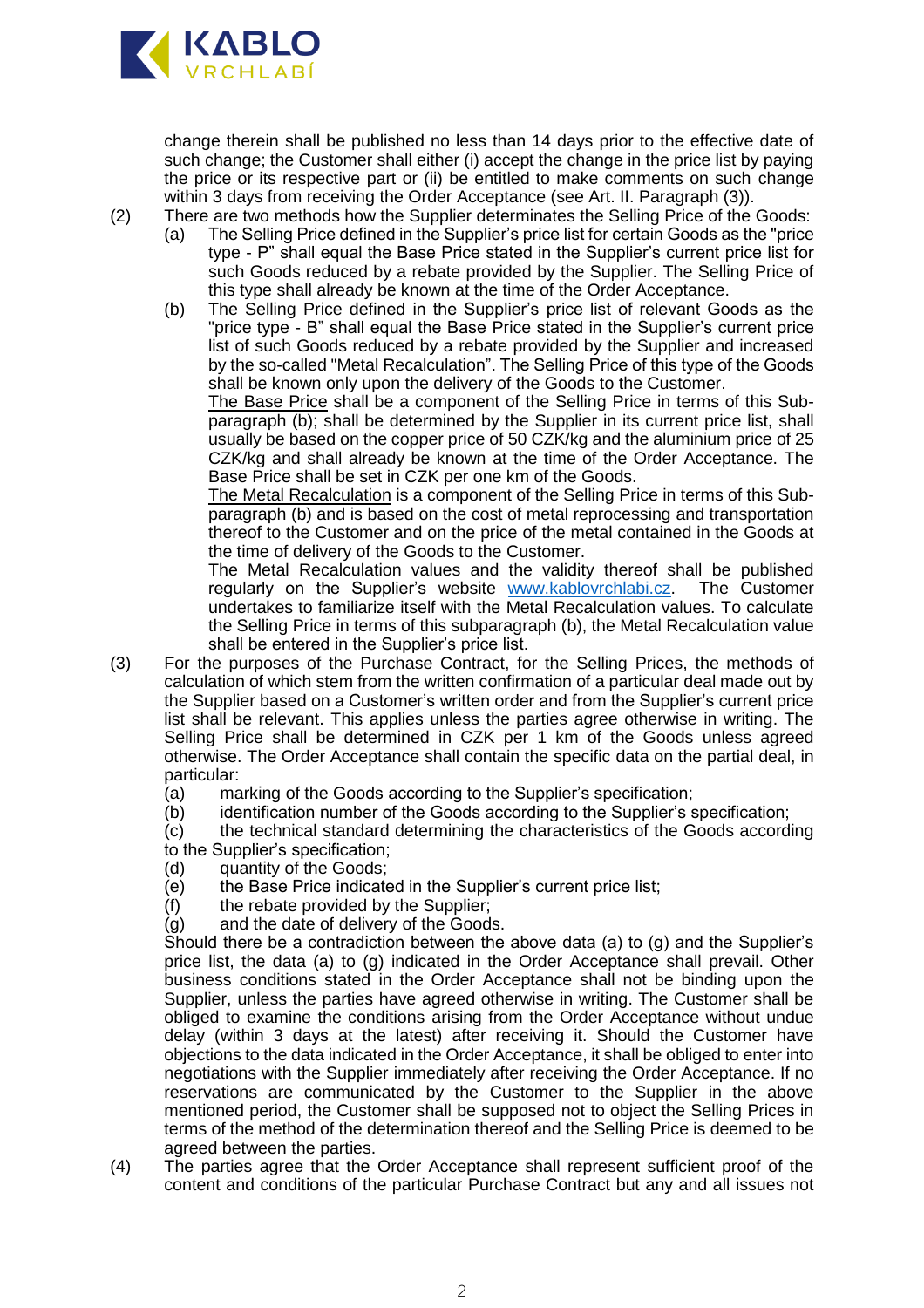

regulated by the Order Acceptance shall be governed by these Conditions and the Purchase Contract.

- (5) If the settlement of the Selling Price in EUR is agreed, the price list of the Goods expressed in EUR and sent by the Supplier to the Customer shall be used. The Selling Price designated in the Supplier's price list as the "type price - B" shall be determined in a similar way as indicated in Paragraph 2 under subparagraph (b) of this Article except that the Base Price in EUR shall be based on the price of copper corresponding to 2 EUR/kg and the price of aluminium corresponding to 1 EUR/kg.
- (6) The prices of other products shall be contractual. Prices shall always be indicated exclusive of VAT. The Customer shall bear all bank charges.
- (7) The Customer has familiarised itself with list prices available on [www.kablovrchlabi.cz.](http://www.kablovrchlabi.cz/) The Supplier may provide rebates and discounts to the Customer. The Customer shall be entitled to claim rebates or discounts only if agreed with the Supplier in another document in writing and if the Customer has fulfilled the conditions based on which the rebates and discounts have been set.
- (8) The Selling Price shall not include the price of transportation packages which the Customer undertakes to pay together with the Selling Price pursuant to Art. III. of these Conditions. The prices of the transportation packages shall be indicated in the separate document "**Conditions for management of KV's transportation packages**".
- (9) If the agreed delivery date is more than 8 weeks from Order Acceptance and the cost factors at the Supplier will increase, mainly as a result of increased labour costs, materials prices, etc. – the Selling Price will increase accordingly and the increase shall be deemed approved by the Customer. If it is an increase of more than 15% of the original Selling Price and the Supplier does not declare that it will deliver the Goods at the original Selling Price, the Customer is entitled to withdraw from the relevant order for which the Goods have not yet been delivered.

# **III. Terms of payment**

- (1) The Customer shall pay the agreed Selling Price including the price of transportation packages and VAT (hereinafter referred to as the "**Final Price**") on the basis of a tax document - invoice issued by the Supplier by the bank transfer of financial means in the same currency as indicated in the tax document - invoice to the Supplier's bank account. No payment through cheques, bills of exchange or letters of credit are accepted by the Supplier unless otherwise agreed with the Customer in writing.
- (2) Unless otherwise agreed by the parties, the Final Price shall be payable within no later than 30 calendar days from the date of issue of the relevant invoice by the Supplier; the Supplier is entitled to issue the invoice not earlier than on the day the Goods were handed over to be transported to the place of delivery or the Customer accepted the Goods in the Supplier's place of business. Invoicing shall be made in compliance with the relevant legal regulations.
- (3) The Customer's obligation to pay the Final Price shall be deemed to be fulfilled on the day the financial means in the amount corresponding to the Final Price are credited to the Supplier's bank account indicated in the invoice issued by the Supplier.
- (4) The Customer undertakes to check the invoices issued by the Supplier. Any complaint or disagreement with the invoiced amount or the nature of the operations recapitulated in the invoices must be communicated to the Supplier within no later than 3 days from the day of receipt of the invoice by the Customer but not later than 30 calendar days from the date of issue of the invoice; otherwise the invoice shall be deemed to be approved. The Customer must support any invoice-related complaints or objections with written evidence.
- (5) The parties have agreed that the Customer is not entitled to unilaterally set off any of its receivables against any Supplier's receivable (especially the payment of the Final Price or a part thereof with appurtenances) without the prior written consent of the Supplier. The Supplier and the Customer have expressly agreed that the Supplier is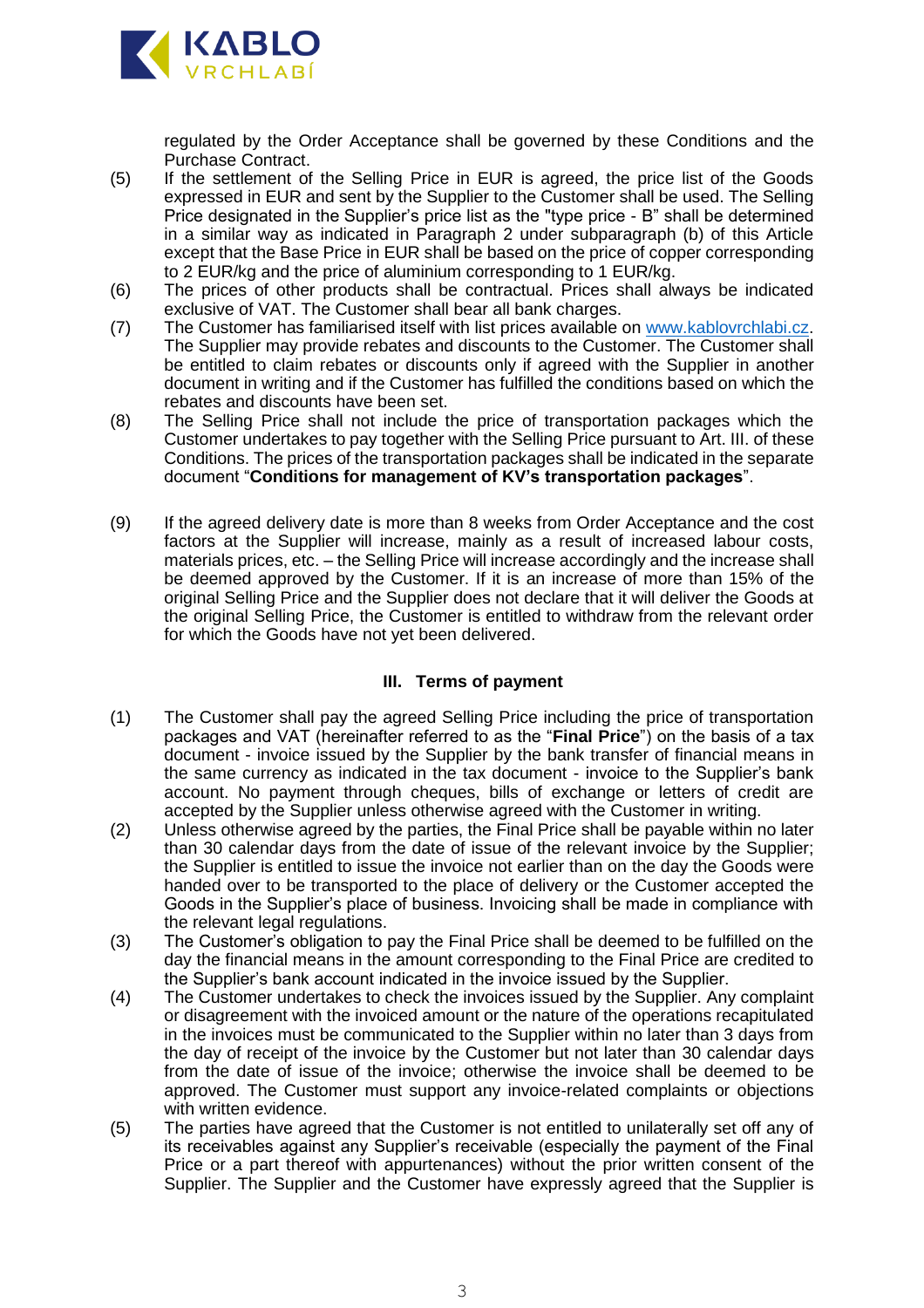

entitled to unilaterally set off any and all receivables from the Customer including monetary receivables against non-monetary ones and due receivables against undue ones. The Customer is not entitled without the prior written consent of the Supplier to retain any payment or its part by reason of counterclaims arising out of the defects of the Goods or out of any other reasons.

- (6) The Supplier is entitled to request a reasonable advance payment for the Final Price, and the Customer is obliged to provide it within no later than 5 days from the receipt of the Supplier's request. If the advance payment is not provided by the Customer, the Supplier is not obliged to perform the Customer's order and is at the same time entitled to withdraw from the Purchase Contract (Order Acceptance). The withdrawal from the Purchase Contract (Order Acceptance) does not prejudice the Supplier's right to claim the contractual penalty under Art. III. Paragraph (8) of the Conditions.
- (7) Any and all Customer's payments are made at the expense and risk of the Customer.<br>(8) If the Customer delays with payment of the Final Price or a part thereof or with the
- If the Customer delays with payment of the Final Price or a part thereof or with the payment of any other Customer's monetary claim due to the Supplier, the Supplier is entitled to claim a contractual penalty from the Customer in the amount of 0.03% of the amount due for each day of delay. The Supplier's right to claim damages in the full amount is not prejudiced by the payment of the contractual penalty. In the event of the Customer's delay under this paragraph, the Supplier is further entitled to make all future deliveries of the Goods subject to the payment of the Final Price in advance.
- (9) The Customer agrees that if it is in delay with payment of a an outstanding invoice tax document for more than 60 days, and/or the Supplier withdraws from the Purchase Contract (Order Acceptance) due to Customer's failure to fulfil its duties, the Supplier may include the Customer, according to the identification data following from the wording of the Purchase Contract or the Order Acceptance, in the register of debtors or another similar register; beyond that, the Supplier is entitled to publish such information about the Customer. The Customer's duty to fulfil all obligations under the Purchase Contract is not deprived by such fact. If the Customer has more debts towards the Supplier, the Supplier is entitled to decide which of these debts are paid through individual payments.

### **IV. Packages**

(1) The Goods are delivered in transportation packages (drums, pallets, barrels, reels, etc.). The Customer purchases the transportation packages together with the Goods into its ownership at the prices indicated in the Supplier's price list. The "**Conditions for management of KV's transportation packages**" and the prices of the packages make part of the price list of the products and the Goods being sold and are publicly available on the Supplier's website [\(www.kablovrchlabi.cz\).](http://(www.kablovrchlabi.cz)/) The Customer declares it is familiar with these documents.

#### **V. Terms of delivery**

- (1) The Supplier shall deliver the agreed Goods under INCOTERMS 2010 FCA clause, unless the parties agree otherwise in writing. The Supplier is entitled to perform also a partial delivery within the agreed delivery time as long as it does not charge the Customer any other additional costs. The place and term of delivery shall be indicated in the Purchase Contract, and the Supplier is entitled to deliver the ordered Goods or a part thereof anytime within the agreed term of delivery, i.e. previous delivery of the Goods is permitted.
- (2) The delivery date of the Goods shall be the day of handover of the Goods to the Customer or its contractual carrier (if the Customer ensures the transportation itself) or to the Supplier's contractual carrier or the day of delivery of the Goods into the Customer's consignment store (hereinafter referred jointly to as the "**Delivery of the Goods**"). However, the moment of the transfer of the risk of damage shall each time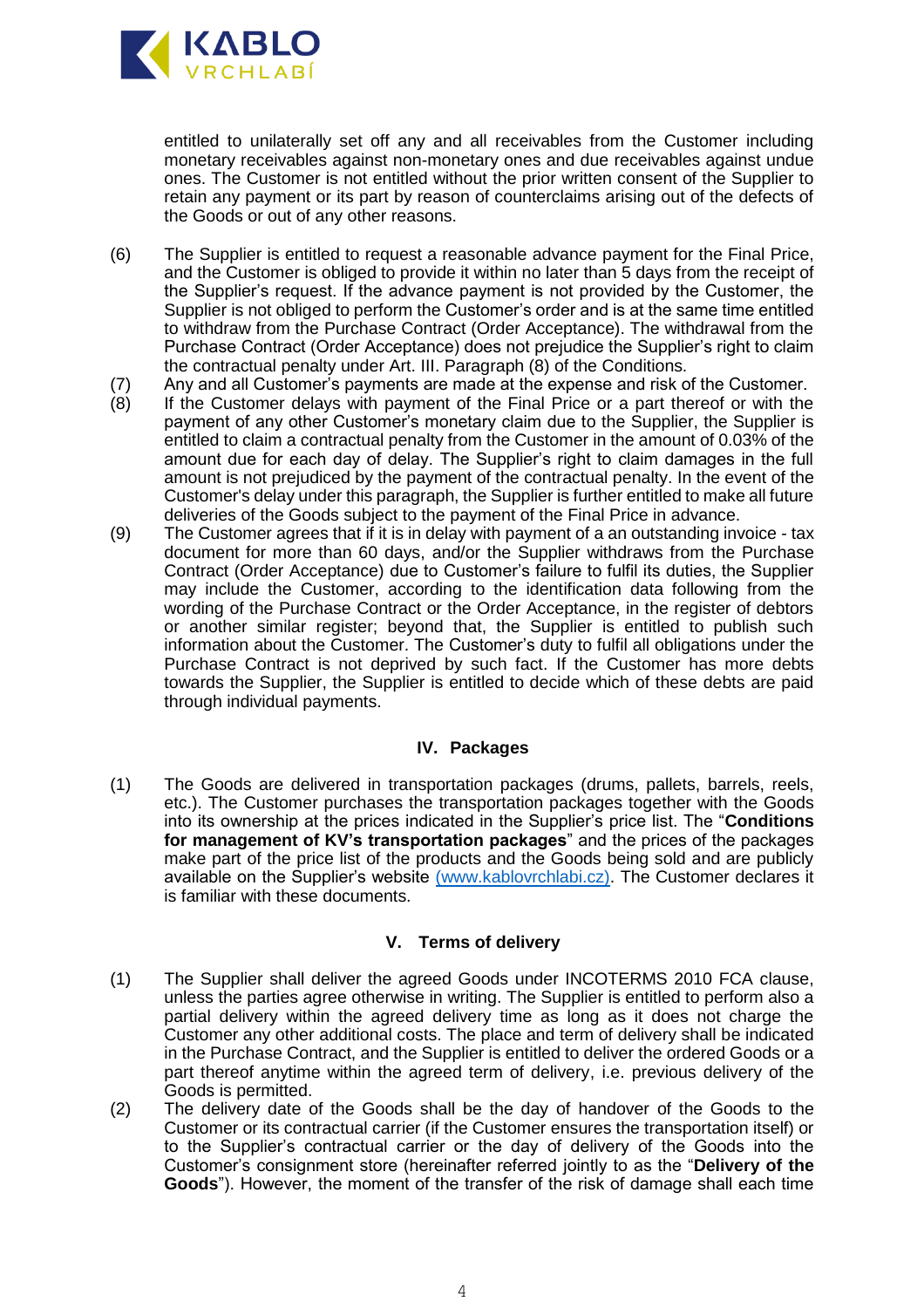

be the day of handover of the Goods to the first carrier to transport the Goods for the Customer (even if the transportation of the Goods is arranged by the Supplier).

- (3) Ownership of the Goods is passed to the Customer upon the full payment of the Final Price, according to Art. II and III of these Conditions. The Customer undertakes at its own expense to protect with due diligence the Goods, to which the Supplier has the ownership title, from damage, destruction, decrease or loss. The Customer undertakes to carry out timely and necessary maintenance or inspection of the Goods at its own expense.
- (4) The Customer is entitled to process and monetize the Goods, to which the Supplier has the ownership title, within the rules of proper course of trade on its own behalf and for its own account; while doing so, the Customer is obliged to inform its customers to full extent about the Supplier's ownership title to the Goods. The Customer is not entitled to pledge or transfer the Goods, to which the Supplier has the ownership title, to a third party for the purposes of providing security. The Customer hereby assigns any claims of the Customer regarding the Goods, to which the Supplier has the ownership title, which arise to the Customer from the following sale or any other legal title, to the Supplier for the purposes of provided security right now free of charge to full extent and with all accessories, and the Supplier hereby accepts this assignment. The Supplier hereby authorizes the Customer to cash at its own expense any claims of the Customer also at the time after the advance of these claims. The Supplier is entitled to withdraw this authorization at any time. The Customer is obliged to inform the customers about the advance of the Supplier's claims against these customers. Upon the Supplier's request, the Customer is obliged to provide the Supplier with a precise list of assigned claims, including the names, addresses and other identification data of its customers, the amount of individual claims and the date of the relevant invoice. In addition, the Customer shall provide the Supplier with any information that may be required in order to assert claims.
- (5) It shall not be deemed to be a breach of the Supplier's duties if the quantity of the Goods supplied varies by max.  $\pm$  5% from the originally agreed quantity or if the Goods have only minor defects. In such a case, the Customer shall not be entitled to refuse to accept the Goods. The Customer shall each time pay the Final Price adjusted by the Supplier depending on the actually supplied quantity of the Goods.
- (6) The Customer is obliged to accept the Goods at the place of delivery and put it through an inspection (in particular technical inspection) without delay. If the Customer does not accept the Goods, the Supplier is entitled to charge, besides the Final Price of the Goods, also a contractual penalty for a breach of such Customer's duty (to cover especially the flat costs of storage of the Goods) in the amount of 5% of the Final Price of the non-accepted Goods for each commenced week in which the Customer was in delay. The payment of the contractual penalty shall not prejudice the Supplier's right to claim damages in full. If the risk of damage to the Goods has not yet passed to the Customer, it shall pass to the Customer at the moment of the Customer's delay in accepting delivery of the Goods.
- (7) The supply includes the relevant documentation pertaining to the Goods: the delivery note in three (3) counterparts and other documents specially agreed on in the Purchase Contract. The delivery note will be drawn up in the Czech language and it will usually contain the designation of the Supplier, Customer and carrier, the date of issue, the date and place of Delivery of the Goods, the Purchase Contract number, the order number, the number of the Goods indicated in the Order Acceptance, the name of the Goods, the number of the Supplier's Goods, the quantity of the Goods and the information about packages.
- (8) Upon the Customer's written request, the Supplier shall inform the Customer of the handover of the Goods to the first carrier on the day of the handover of the Goods by sending him (via e-mail for example) a copy of the delivery note in which the handover of the Goods to the first carrier will be indicated.
- (9) The Supplier shall receive one counterpart of the delivery note and the carrier shall keep two signed copies of the delivery note; when handing over the ordered Goods to the Customer the carrier shall hand over, together with the Goods, one copy of the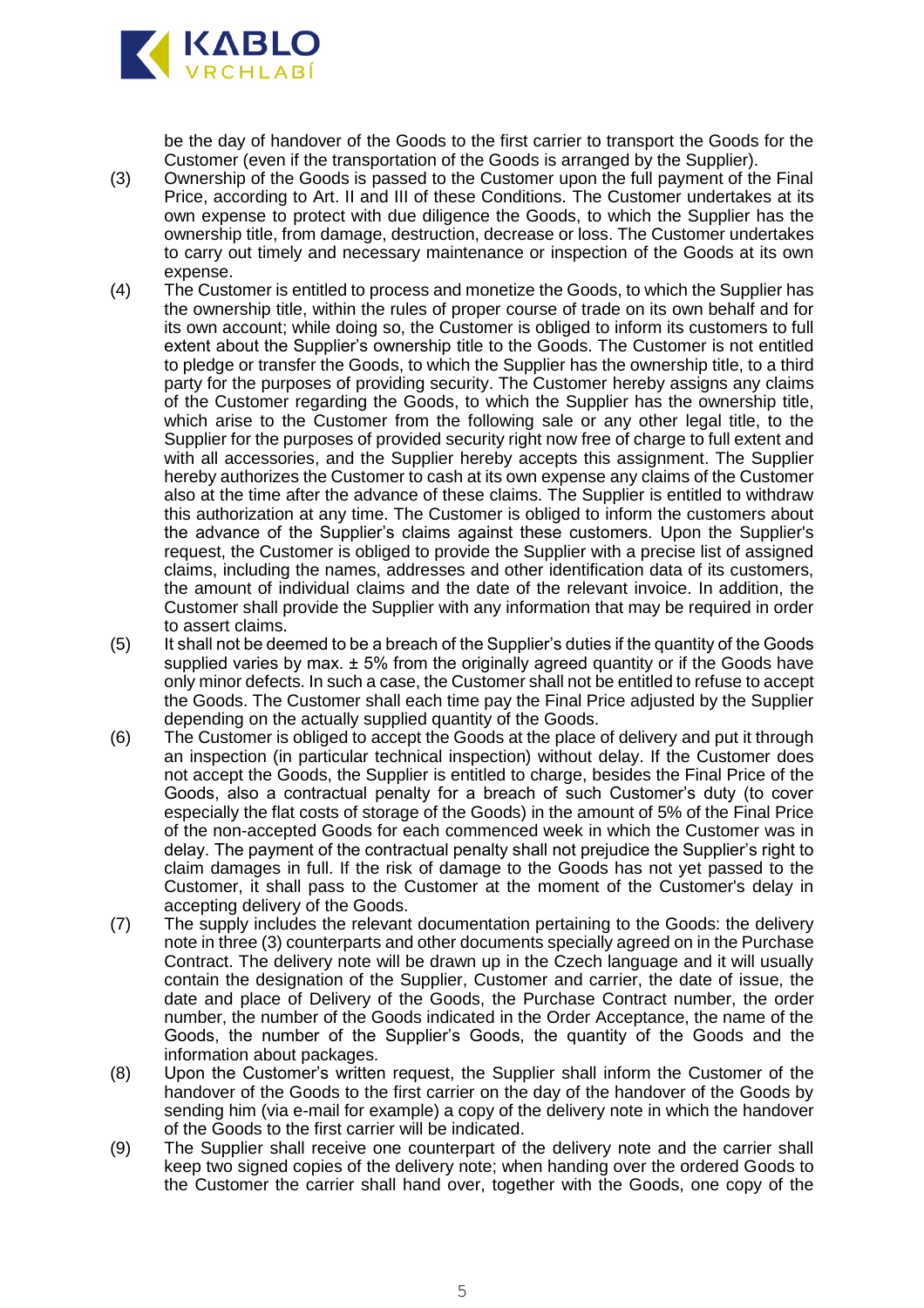

delivery note duplicate to the Customer. Such copy will make part of the documentation pertaining to the Delivery of the Goods. When accepting delivery of the Goods, the Customer is obliged to confirm the acceptance of the Goods in one delivery note duplicate and send/hand over such confirmed delivery directly or via the carrier to the Supplier.

- (10) The Customer is entitled to arrange its own transportation of the Goods and accept the Goods in the Supplier's place of business without any written agreement required. The Customer is obliged to agree a date and time of the loading of the Goods on its own vehicle with the Supplier's dispatching department. It is not possible to pick up the Goods at the Supplier's dispatching department until the date and time of the loading of the Goods is confirmed by the Supplier.
- (11) If the Supplier is unable to adhere to the date of Delivery of the Goods provably as a result of vis major (state intervention, wartime measures, strike, etc.) and informs the Customer of the occurrence of vis major without delay, the date of Delivery of the Goods is extended into the future by the period of duration of vis major. The parties shall agree on a new date of Delivery of the Goods once the obstacle of vis major is no longer in existence.
- (12) If the Supplier is unable to meet the Delivery deadline for reasons other than force majeure, if the delay lasts more than 15 days, and the Customer proves that it has incurred damage as a result of such a delay, the Customer is entitled to a contractual penalty of 0.03% of the price of the delayed Goods for each day of delay; thus, the right to compensation for damage incurred as a result of a delay in delivery of the Goods to the maximum extent permitted by the relevant legal regulations is excluded.
- (13) The Supplier is authorised to refuse or suspend the delivery of Goods to the Customer if the Customer is in delay with the discharge of any obligation towards the Supplier, if the Customer is in liquidation, if bankruptcy proceedings have been commenced on the Customer or if there are justified fears that the discharge of obligations (also currently outstanding obligations) by the Customer is seriously at risk. The Supplier has the same right in the case that the Customer is in delay with the discharge of its obligation towards undertakings with which the Supplier is connected by capital or which otherwise relates to the Supplier's group of companies.
- (14) If no special technical conditions are negotiated in the Purchase Contract, the Goods are delivered in the quality and design specified in the Purchase Contract, the catalogue list or the price list, otherwise in the quality and design suitable for the purpose evident from the Purchase Contract; otherwise for the usual purpose. By sending its order, the Customer confirms that it has become familiar with the technical characteristics of the Goods. The Supplier reserves the right to make any changes to the specification of the Goods, within acceptable tolerances and, where applicable, in compliance with applicable safety or other legal requirements.
- (15) The Supplier has the right of ownership and intellectual property right (as copyright) to all its offers or estimates, as well as to all drawings, samples, parts, models, tools, calculations and other documents provided to the Customer. The Customer may not make these items available to third parties, publish them, use them directly or through third parties or copy them without the prior express consent of the Supplier. At the Supplier's request, the Customer is obliged to return these items and destroy all copies made.

# **VI. Withdrawal from the Purchase Contract**

- (1) Once the Purchase Contract is concluded or Order Acceptance is issued, the Customer may cancel or change the order or whole/partial supply only with the written consent of the Supplier. If cancelling the order or whole/partial supply the Customer is obliged to pay the costs actually spent by the Supplier; such costs will be assessed by the Supplier in its written confirmation.
- (2) The Supplier and the Customer consider only the following facts constituting the right to withdraw from the Purchase Contract as a substantial breach of the Purchase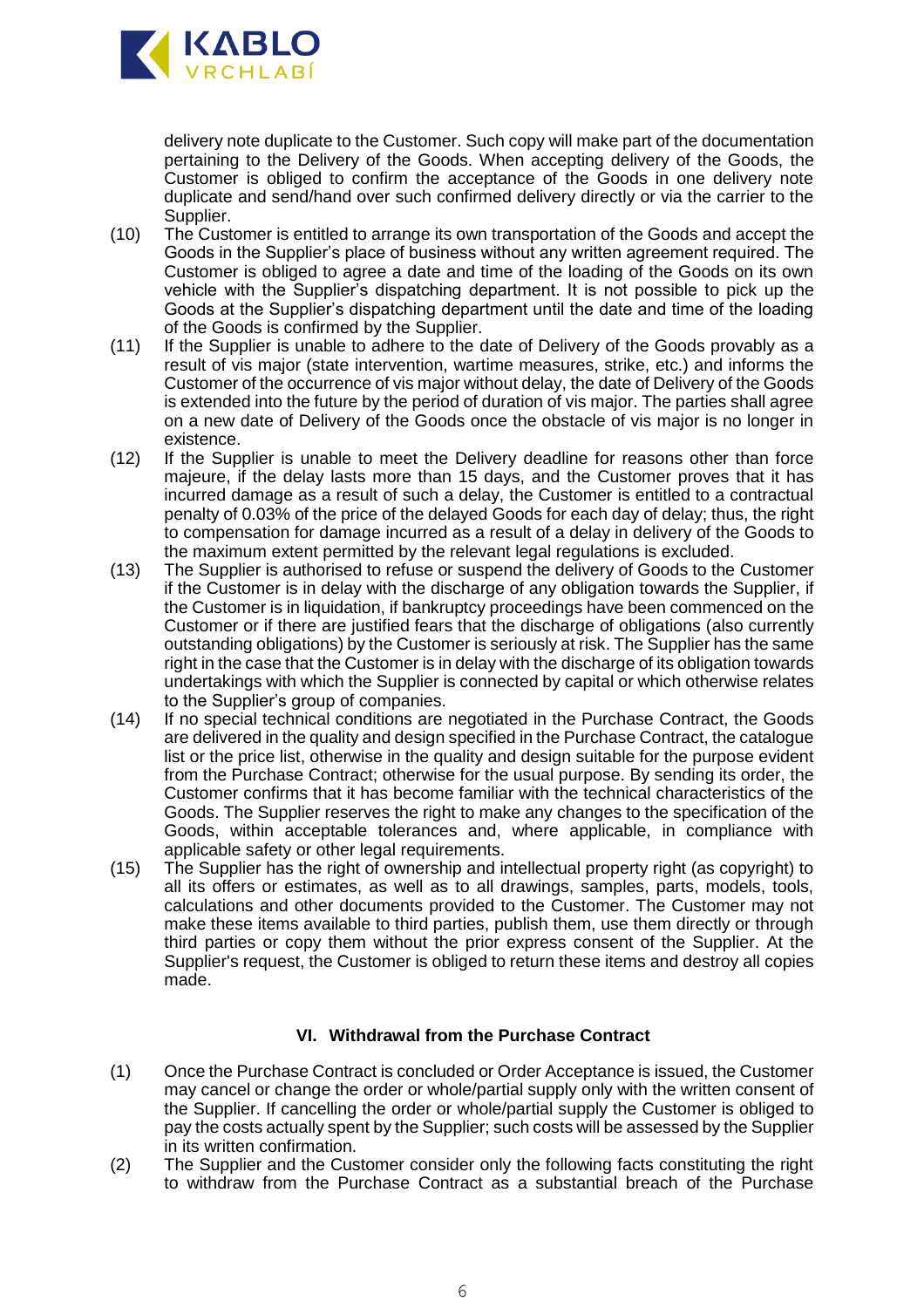

Contract (mutual relationship):<br>(a) The Supplier is entitled to

- The Supplier is entitled to withdraw if the Customer is in delay:
	- (i) with payment of the Final Price or its part by more than ten (10) calendar days from the Final Price payment due date; or
	- (ii) with acceptance of the Goods upon delivery by more than three (3) calendar days after the agreed delivery date.
- (b) The Supplier is entitled to withdraw if:
	- (i) the Customer fails to fulfil any of its obligations under these Conditions or the Purchase Contract;
	- (ii) the Customer violates its representations and/or confirmations specified in these Conditions or the Purchase Contract;
	- (iii) any Customer's representations and/or confirmations specified in these Conditions or the Purchase Contract prove to be false;
	- (iv) insolvency or any other legal proceedings against the Customer impacting its assets have been commenced.
- (c) The Customer is entitled to withdraw if the Supplier delays with the Delivery of the Goods under the Purchase Contract by more than sixty (60) days, but only if the delay has been caused by the Supplier.
- (3) The withdrawal from the Purchase Contract becomes effective upon the delivery of written notice to the other party.
- (4) Without prejudice to the provisions of this Article, neither of the parties is entitled to withdraw from or terminate the Purchase Contract or the Order Acceptance for any reason that is not specified in these Conditions. The parties undertake not to use within this meaning any directory legal provisions giving them the right to withdraw from or terminate the Purchase Contract (the Order Acceptance).
- (5) If either party withdraws from the Purchase Contract, the Customer is obliged to return all Goods and packages which have not been paid in full to the Supplier without undue delay. The withdrawal has, pursuant to the provision of Section 2005 Subsection 2 of the Act No. 89/2012, the Civil Code, as amended (hereinafter referred to as the "**Civil Code**"), no impact on the duty to pay a contractual penalty, and further, on the duties which are to last even after the extinction of the Purchase Contract, especially the right to claim the damages. The withdrawal is without prejudice to security for Supplier's receivables from the Customer or the inclusion of the Customer's details in the register of debtors including (if applicable) the Customer's consent to the publication of the details pertaining to him.

# **VII. Quality warranty**

- (1) The Supplier hereby provides the quality warranty, i.e. the Goods supplied will be fit for their intended purpose for the duration agreed and that the Goods will have the agreed long-term characteristics and specifications. This is without prejudice to Article V. para. 14 of these Conditions.
- (2) Unless otherwise agreed, the warranty period is 12 months from the day of Delivery of the Goods, subject to the condition that the Customer complies with the terms and criteria defined in the technical specification pertaining to the Goods during the whole warranty period. If the Customer fails to comply with these conditions, the Supplier does not provide any warranty. The warranty is provided only to the Customer and is not transferable or assignable.
- (3) The warranty shall not apply to damage caused by using unsuitable accessories or inappropriate materials with the Goods, either by the Customer or a third party.
- (4) Apparent defects (visible to the eye) shall be claimed immediately after the Customer had the opportunity to inspect the Goods, but no later than 14 days after the moment when the risk passed to the Customer. Hidden defects shall be claimed immediately after the Customer detects them or could have detected them and should have if the Customer proceeded with due diligence; otherwise, the Goods are deemed to be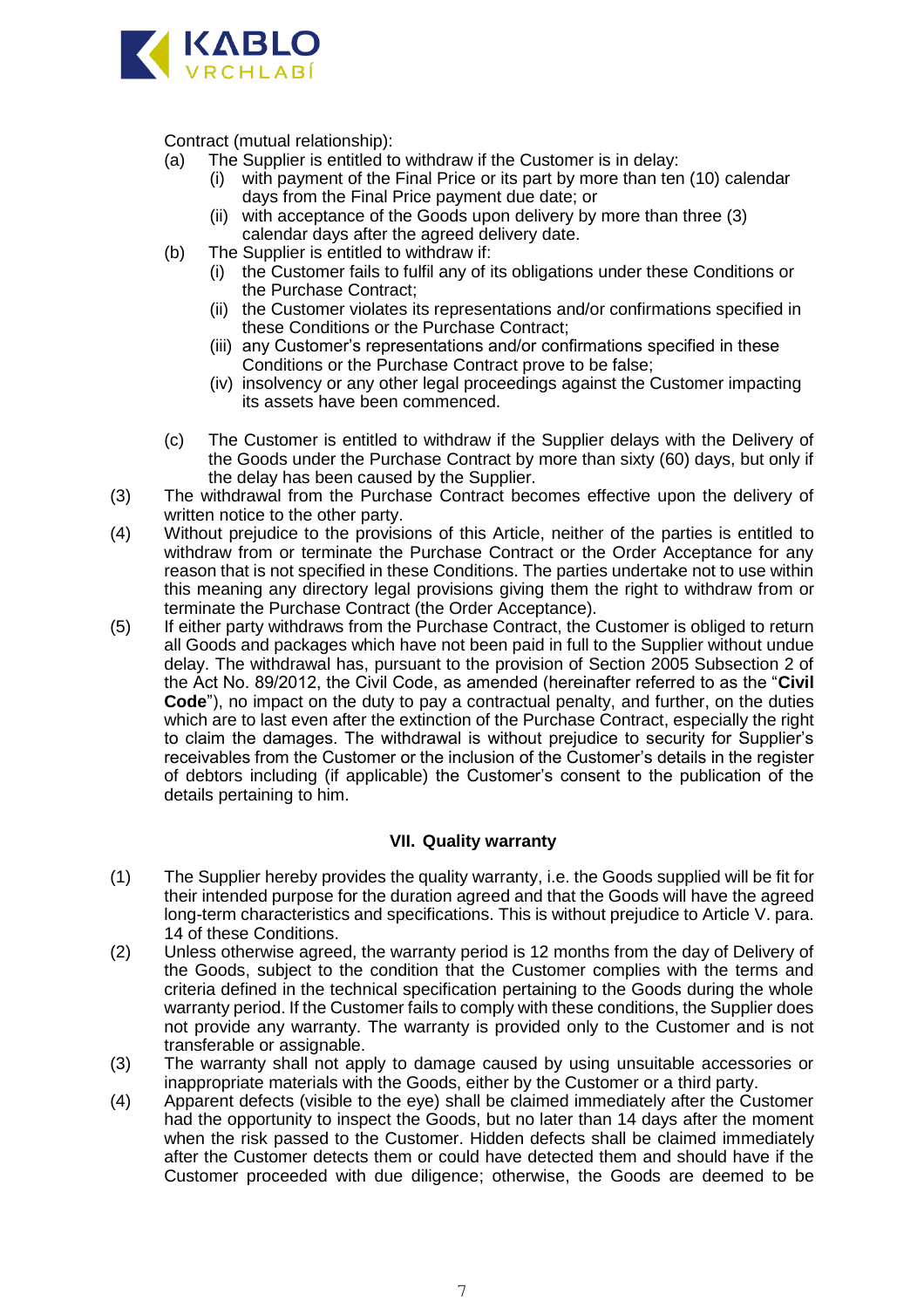

approved and free from defects. This also applies if the Customer fails to accept the Goods in full, in part or on time.

- (5) Goods for which defects have been reported or which are clearly defective may not be processed or used by the Customer. If the Customer breaches this obligation, the Supplier is not liable for damages caused by installation or other use. In such a case, the Customer shall also bear (or the Contractor shall indemnify the Contractor for) any additional costs incurred in the event of the removal of defects due to installation or other use.
- (6) The Customer also undertakes to accept the Goods for which a defect was reported and to store the Goods carefully at its own expense. The Customer is obliged to handle the Goods according to the Supplier's instructions, e.g. return the defective Goods to the Supplier. Refusal of the entire delivery of Goods in the case of a defect affecting only part of the delivery is excluded. The person authorised by the Supplier must always be able to inspect the Goods for which a defect has been reported.
- (7) If a certain quality of the Goods is agreed, deviations from this quality are only a minor defect if the Goods are usable for the purpose intended under the Purchase Contract. In such a case, claims for damages and withdrawal from the Purchase Contract relating to such defect are excluded.
- (8) If the Goods are manufactured in accordance with information or drawings supplied by the Customer or in accordance with the Customer's design or specifications, or if the Supplier's standard Goods are modified in accordance with the Customer's instructions, the Supplier shall not provide the Customer with any warranty with regard to the functionality, performance, safety or other characteristics of the Goods. In addition, the Customer shall indemnify the Supplier for any Goods infringing any intellectual property, patents, registered designs and copyrights or provisions of any applicable law.
- (9) The Goods are manufactured by the Supplier according to the Purchase Contract. The Customer is responsible for any technical or other changes required by the Customer after the conclusion of the Purchase Contract and shall be liable for any resulting damage.
- (10) The warranty does not apply to the defects of material delivered by the Customer or defects caused by this material.
- (11) The Supplier assumes no responsibility for any damage due to acts of third parties.<br>(12) If a review of the defect notices reveals that no warranty case exists, the Supplier sh
- If a review of the defect notices reveals that no warranty case exists, the Supplier shall be entitled to demand compensation for all expenses and costs of any type incurred by it.
- (13) No liability for defects covered by the warranty shall arise against the Supplier if the defects have been caused by:
	- (a) normal wear and tear, unskilled installation, change, adjustment or repair, adjustment or repair without the Supplier's prior written approval, improper or negligent treatment, use after delivery or by any use or handling of the Goods contradicting applicable technical standards, professional knowledge and industry practices or otherwise than as recommended by the Supplier, failure to follow the Supplier's instructions;
	- (b) external circumstances such as temperature, chemical or mechanical damage if it occurred after the transfer of risk of damage to a thing / Goods to the Customer;
	- (c) any act(s) of God or by any accidental or abnormal operation of the Goods;
	- (d) the Customer or any third party after the transfer of a risk to the Customer;
	- (e) improper or inappropriate storage, handling, etc. by the Customer or any other individual with the exception of the Supplier.
- (14) If the Customer requires a check, inspection, audit or other similar review at the Supplier's premises, such a review shall only be possible upon prior written agreement with the Supplier. The Customer is obliged to compensate the Supplier for all costs,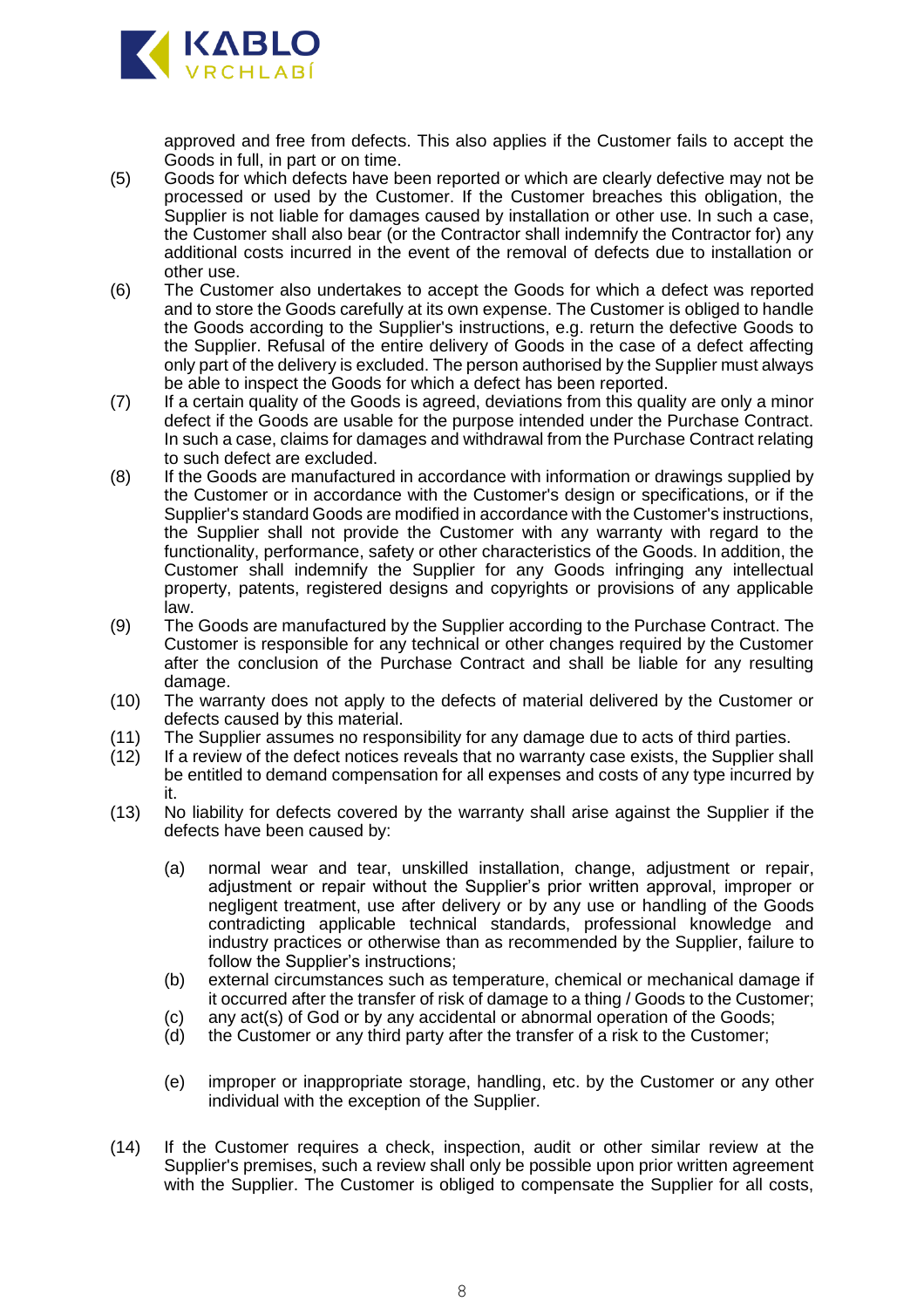

losses and harm (including lost profits) incurred as a result of such a review.

# **VIII. Intellectual property rights**

- (1) If the delivery includes a product protected by intellectual property rights, the parties undertake to proceed in accordance with this Article.
- (2) The Supplier shall not be obliged to transfer or assign any intellectual property rights to the Customer and these rights shall continue to belong to the Supplier, unless the parties agree otherwise in writing.
- (3) The Supplier shall provide the Customer with the right to use of the Goods, provision of a sub-licence, use of the Goods for its integration into other products, or distribution, as determined by the Supplier and to the extent necessary for the undisturbed use of the Goods in accordance with the Purchase Contract.

# **IX. Claims resulting from defects of the Goods**

- (4) The Customer is obliged immediately upon the takeover of the delivered Goods to inspect the Goods and inform the Supplier in writing about any detects he discovered during such inspection. If the delivery contains defective Goods, the Customer is entitled to request only either the delivery of substitute Goods in place of the defective Goods or the removal of the defects on the Goods by repairing the Goods or a reasonable discount. The Customer is not entitled in the case of delivery of defective Goods to request any correction options other than those stated in this Paragraph. The Supplier has the right to refuse the possibility of rectification if and while the Client is in default of payment of its obligations arising from any relationship with the Supplier. The Supplier shall have the right of retention for Goods received for the purpose of repair until the final price is paid. The Customer is obliged to notify the Supplier in writing of any defects within ten (10) days from detecting the defect otherwise the Customer's right to claim the Supplier's warranty expires. Paragraph VII (4) shall not be jeopardized.
- (5) Unless the parties agree otherwise, the Customer is obliged to appear in the Supplier's place of business to discuss the defects without undue delay. The Customer may not handle the Goods in a manner that would make the inspection of the claimed defects more difficult or impossible.
- (6) Notwithstanding any other provision of the Purchase Contract, the parties have agreed in the maximum extent permitted by applicable law that if liability (especially liability for damage, harm, losses, contractual penalties, costs, fees, charges, expenses) arises against the Supplier, the Supplier's total cumulative liability from all causes of action and under all cases of liability shall not exceed in aggregate 10% of the Final Price of the delivered Goods on the basis of the relevant supply. The Supplier shall not be liable for the loss of earnings of the Customer or third parties, for the loss of profit or for other associated consequential or indirect damages, losses, costs, fees, charges and expenses, or for unforeseeable damage. To the extent specified in these Conditions (especially in this paragraph), the Supplier shall be obliged to pay only such costs, fees or expenses that were reasonably incurred and are fully documented. Besides the statutory grounds for liberation with respect to damages to be paid to the Customer, the Supplier shall not further be liable for a breach of its duties if such breach was caused by delay or by any other breach of the duties of its suppliers (however the Supplier is obliged to choose its suppliers with due care and diligence).

# **X. Handling of cable waste and Packaging Management**

(1) The cable products scraps, used products and end-of-life products, which the Customer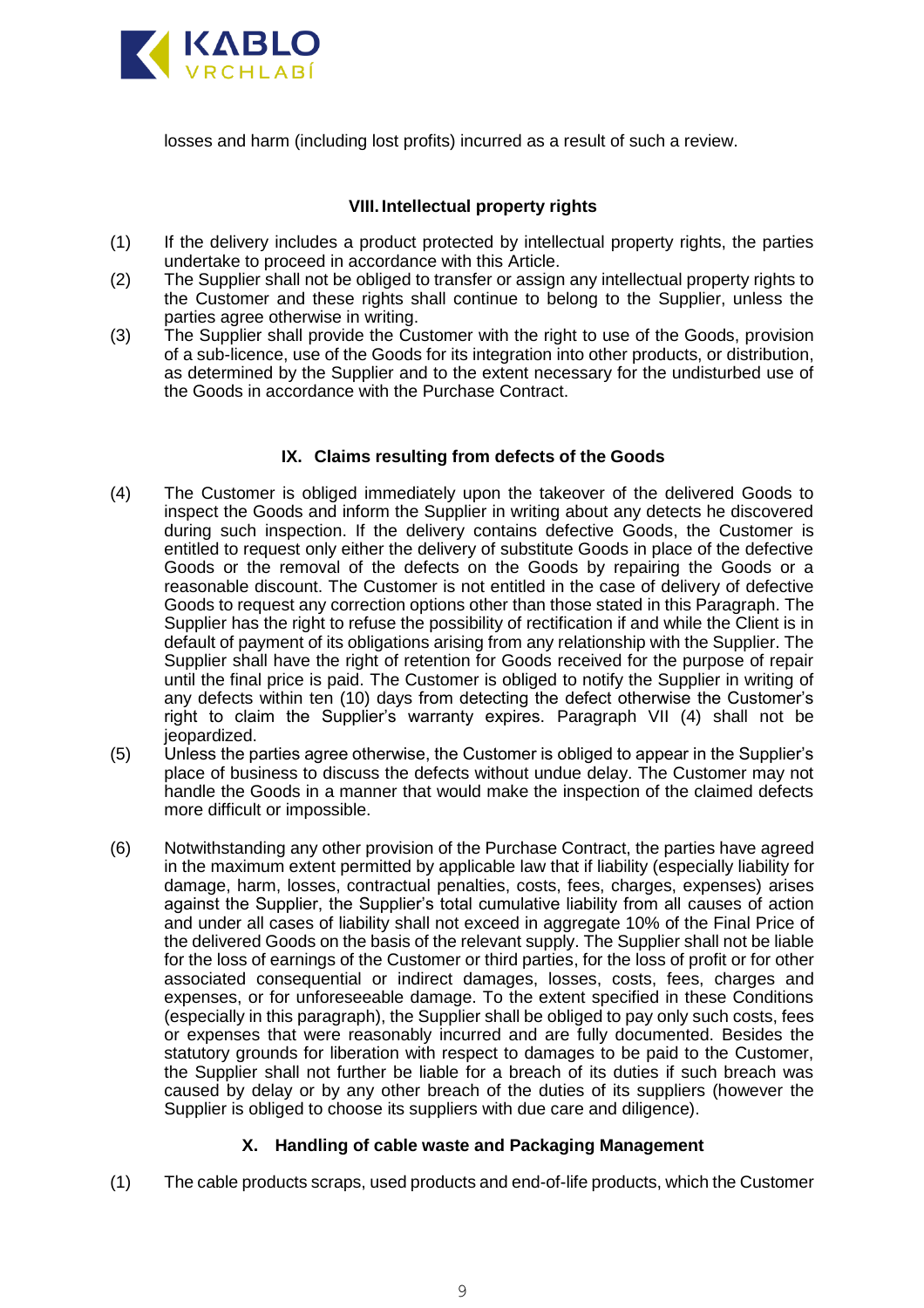

decides to discard are classified in terms of Act No. 185/2001 Coll., on waste, as amended, and of the relevant waste catalogue (implementing decree No. 93/2016 Coll.) under catalogue number 170411 as waste without hazardous properties. The waste is handed over to an authorised person for disposal.

(2) The packages launched by the Supplier are ensured, in terms of Act No. 477/2001 Coll., on packaging, as amended, by a contract with the authorised packaging company EKO-KOM, a.s. under client's number EK-F00170028.

#### **XI. Force majeure**

(1) Force majeure refers to be extraordinary circumstances which prevent the Supplier from fulfilling its obligations arising from the Purchase Contract or the Order Acceptance, occurred beyond the control of the Supplier and could not be averted by the Supplier or the Customer, including failure by the Supplier's carrier. Should force majeure circumstances arise making thus fulfilment of the duties of the Supplier of its carrier impossible, the Supplier shall have, besides the right to reasonably extend the delivery time of the Goods, to withdraw from the Purchase Contract (Order Acceptance) without liability to damages towards the Customer in both cases. It is impossible for the Customer to be released from fulfilling its financial obligations by referring to force majeure.

# **XII. Delivery of documentation**

- (1) Unless otherwise agreed in the Purchase Contract, the delivery under these Conditions shall be deemed to be the handover of a consignment to the other party by either personal service or mail to the address of the other party's place of business indicated in the Commercial Register. A consignment shall be deemed to be duly delivered:
	- (a) upon acknowledgement of receipt of the consignment by the recipient for consignment delivered by personal service; if the recipient rejects taking delivery of the consignment, the consignment shall be deemed to be duly delivered upon such rejection:
	- (b) on the third business day of the dispatch date for consignment sent through a mail service operator;
	- (c) on the date of dispatch of the document into the recipient's official data box.

# **XIII. Non-Disclosure**

- (1) The Customer is obliged to maintain confidentiality with regard to all facts which are disclosed to it, transferred to it, communicated to it or which are otherwise known to the Customer in any way pursuant to or in connection with the Purchase Contract or the contractual relationship established by the Purchase Contract, in particular with regard to all facts relating to the Supplier, its employees and its customer, regarding the technical and organisational facts of the Supplier or of its customers, commercial relations and the balance situation of the Supplier and of its customers and regarding the orders carried out by the Supplier, regarding the manner, extent and content of such orders, and the Customer undertakes not to communicate or disclose such facts and information to third parties and/or to use such facts and information to its own benefit or to the benefit of third parties. These obligations remain even following the expiration of the force of the Purchase Contract entered into by and between the Customer and the Supplier. In the case of a breach of this duty by the Customer, the Supplier may claim a contractual penalty in the amount of CZK 1,000,000. The payment of the contractual penalty shall not prejudice the Supplier's right to claim damages.
- (2) The obligation to maintain confidentiality according to the preceding paragraph of these Conditions also applies to all facts which fall within the area of trade secrecy in accordance with Section 504 of the Civil Code, in particular to all facts of a commercial,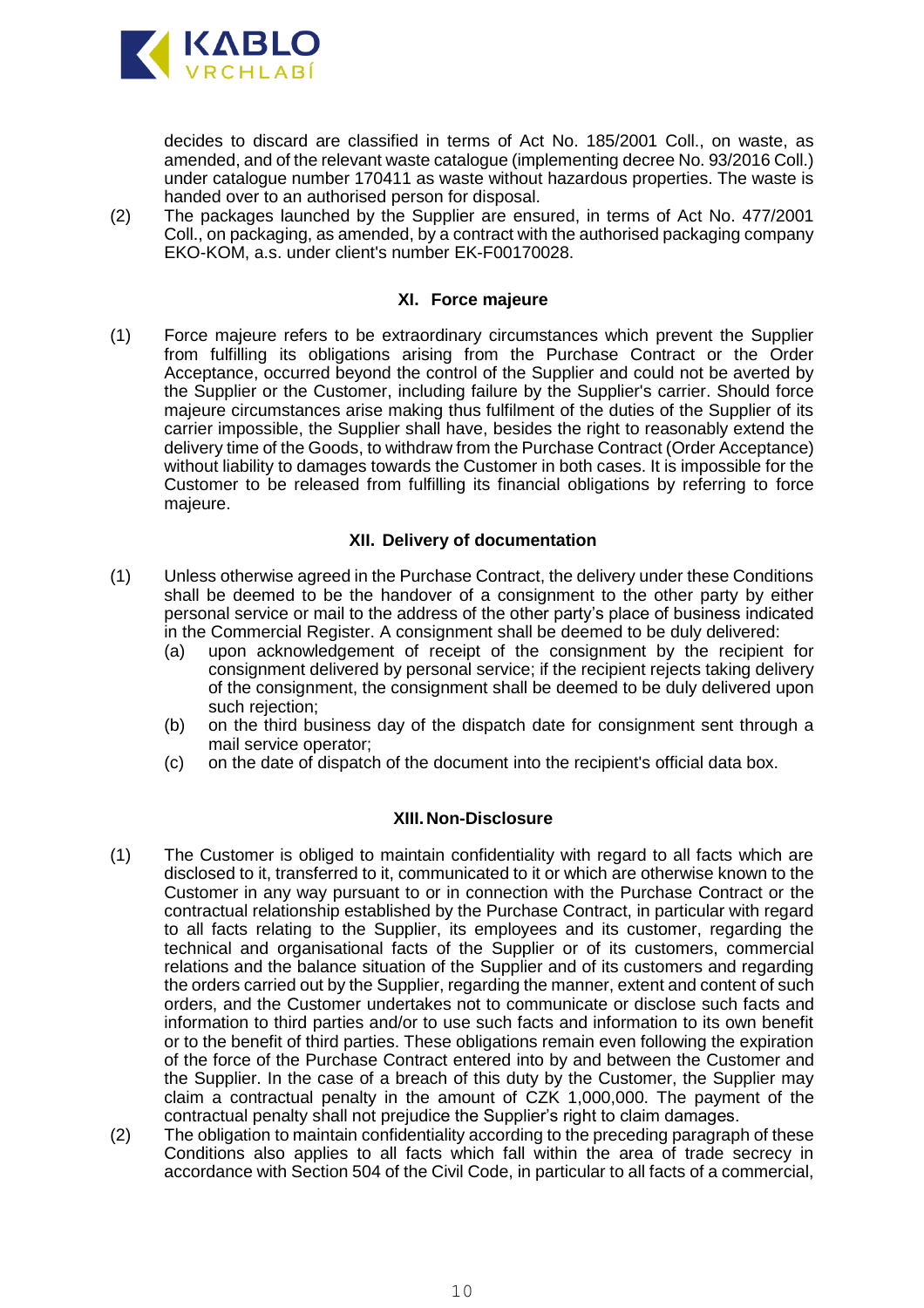

production-related and technical nature, in tangible and intangible form, relating to the Supplier and to its customers, its know-how, its technical solutions, strategic plans, commercial plans and balances, designs and procedures and to all other facts associated with the Supplier and/or with its customers having real or at least potential material or non-material value to the Supplier and/or to its customers.

(3) The Customer undertakes to ensure that all its employees and third parties it has provided such information (if the Customer was allowed to provide them such information) to also observe the non-disclosure duty set forth in this Article.

(4) Unless otherwise agreed between the parties, the information provided to the Supplier is not confidential.

### **XIV. The sale of goods outside the territory of the Czech Republic**

- (1) If Goods are delivered abroad and the shipping of Goods outside the territory of the Czech Republic is ensured by the Customer, or its contractual carrier, the Customer is obliged to present to the Supplier written confirmation of the fact that the Goods actually left the territory of the Czech Republic, and to do so not later than 30 days following the date of dispatch of the Goods from the warehouse of the Supplier. Written confirmation is understood to be a CMR shipping note, a delivery note with confirmation of the state of the recipient or the written solemn declaration of the Customer or of another authorised person (the carrier) that the Goods were physically transported outside the territory of the Czech Republic. Should the Customer fail to discharge this obligation, the Customer undertakes to pay the Supplier a contractual penalty equaling the amount of value added tax according to the relevant legal regulations on the total price of the concerned delivery of Goods according to the Purchase Contract which were to have been delivered outside the territory of the Czech Republic plus Supplier's administrative costs in the amount of CZK 10,000. In the case of additional assessment of value added tax on the Supplier by the competent tax administrator, the Customer is, in addition to the contractual penalty specified in the preceding sentence, obliged to pay the Supplier all interest and penalties additionally assessed on the Supplier by the tax administrator and all other costs and damage incurred by the Supplier.
- (2) The Supplier may also retrospectively demand from the Customer confirmation of the fact that a delivery left the territory of the Czech Republic, not later than within 4 years of the handover of the Goods to the Customer, or to a carrier.

# **XV. Personal data processing**

- (1) The parties, as personal data controllers within the meaning of the General Data Protection Regulation (EU) 2016/679 (GDPR), shall process personal data obtained from the other party and their representatives for the purpose of the negotiations on the conclusion and performance of the Purchase Contract in accordance with the rules laid down in GDPR and in accordance with these Conditions.
- (2) The processing subject is personal data of the other party, its representatives, employees, co-workers or members of statutory bodies (hereinafter referred to as "**Data Subjects**"), in particular: (i) identification data (especially name and surname, job) and (ii) contact details (in particular e-mail address and telephone number).
- (3) Personal data of the Data Subjects shall be processed by the parties to the extent necessary for the performance of their obligations under the Purchase Contract, the exercise of their rights, the fulfillment of legal obligations and the related business communications.
- (4) Supplier's principles of personal data processing are available on the website [www.kablovrchlabi.cz.](http://www.kablovrchlabi.cz/)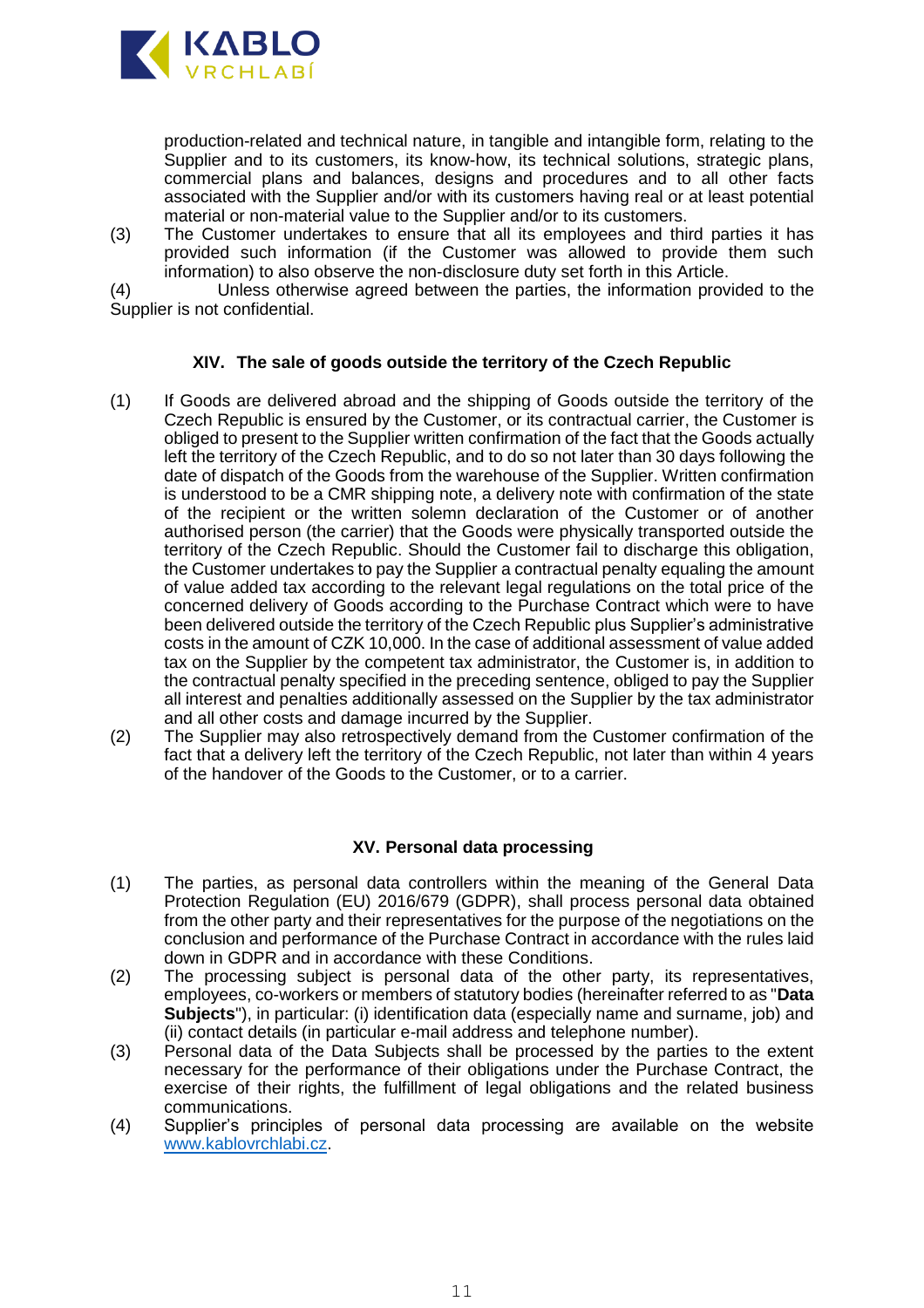

# **XVI.Final provisions**

- (1) The rights and benefits provided by the Supplier to the Customer under these Conditions and the Purchase Contract apply only to the Customer and not to other entities in the Customer's group if the Customer belongs to a particular group. The rights or benefits provided in this manner do not establish any rights, benefits or claims of the Customer for similar cases in the future. These Conditions, and the Purchase Contract, are governed by the laws of the Czech Republic. If the Customer is a person of a foreign law, the parties hereby exclude the applicability of the UN Convention on Contracts for the International Sale of Goods (adopted by Act No. 160/1991 Coll.).
- (2) In the event of any discrepancy between these Conditions and the Purchase Contract, the provisions of the Purchase Contract shall prevail. In the event of any discrepancy between other documents applicable for the relevant relationship and the Purchase Contract, the provisions of the Purchase Contract shall prevail.
- (3) Unless otherwise agreed in the Purchase Contract, all disputes arising out of or relating to the Purchase Contract or these Conditions shall in the first place be solved by the parties in common negotiations. If the parties are not able to find an amicable solution within reasonable time, then the dispute shall be submitted to the relevant court in place, where the Supplier has its seat.
- (4) The Customer declares that it has familiarised itself with any and all documents to which these Conditions refer and agrees with the wording thereof.
- (5) The parties agree that the application of Section 557 of the Civil Code is excluded and declare that the terminology used in the Purchase Contract may not be assigned different interpretation. Also, the parties agree that the application of section 1754 of the Civil Code is excluded.
- (6) The Customer's response containing an amendment or a deviation in terms of Section 1740 Subsection 3 of the Civil Code is no acceptance of the Supplier's offer to the conclusion of the Purchase Contract, although this does not significantly change the conditions of the offer.
- (7) It is excluded that any rights and obligations being inferred beyond the framework of the express provisions of the Purchase Contract from the existing or future practice established between the parties or the usage maintained generally or in the industry relating to the subject matter of the performance of the Purchase Contract, unless otherwise expressly stated in the Purchase Contract or these Conditions.
- (8) None of the Customer's rights or obligations arising from the Purchase Contract and/or these Conditions may be assigned or transferred without the prior written consent of the Supplier. The Customer's or the Supplier's option of using third parties for the transportation of the Goods and/or transportation packages shall not be prejudiced thereby.
- (9) The Supplier has concluded standard liability insurance in the usual extent with a reputable insurer. The Customer cannot become another insured party next to the Supplier and any restriction of the insurer's subrogation claims against the Customer is also excluded.
- (10) The Customer assumes the risk of changes in circumstances within the meaning of Section 1765/2 of the Civil Code, as amended.
- (11) Any deviations from these Conditions must be agreed in writing (such as the conclusion of the Purchase Contract).
- (12) The Supplier may change the present Conditions at its discretion. However, the Supplier must familiarize the Customer with any change of the Conditions without undue delay by publishing such changes on its website [www.kablovrchlabi.cz](http://www.kablovrchlabi.cz/) no less than 5 days before the changes take effect. Any change in the Conditions is accepted after the expiry of 5 days from the publication thereof by
	- (a) a written confirmation of the Customer from which its consent to the change in the Conditions follows; or
	- (b) paying the agreed Selling Price or a part thereof for the Goods supplied; and/or
	- (c) placing an order for the Goods by the Customer; and/or
	- (d) accepting ordered Goods, or, more precisely, by accomplishing the Delivery of